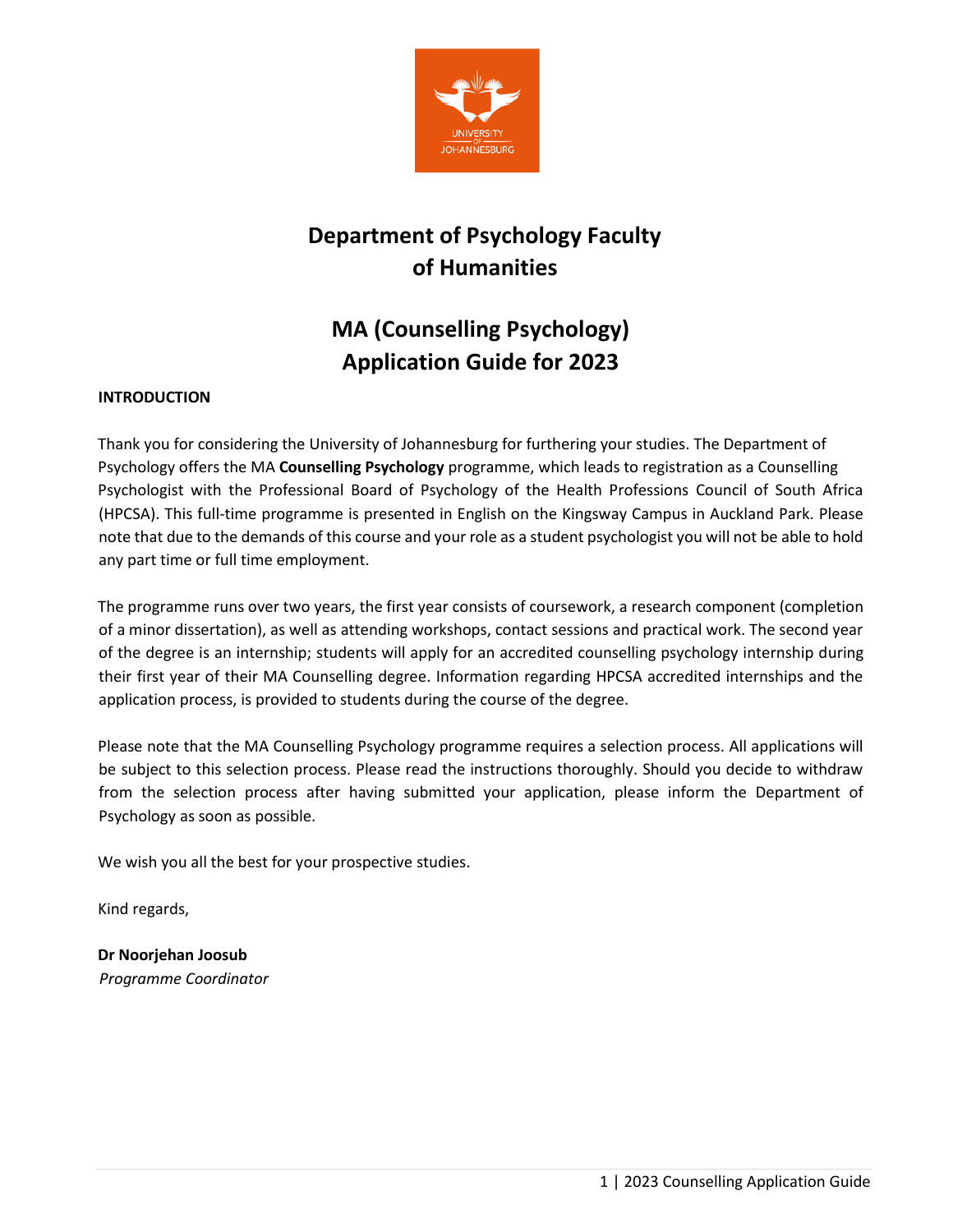#### **ADMISSION REQUIREMENTS**

- A recognised BA/BSc Honours degree in Psychology or the equivalent thereof at a recognised South African or foreign university. Applicants should have obtained a **minimum average of 65%** for their Honours degree.
- The Honours Degree must have been completed less than ten years ago or proof of relevant training and academic contact with Psychology as a subject must be rendered.
- Successful candidates will only be provisionally accepted until such time that official Honours examination results are available and the candidate is thus in possession of an Honours degree. Please note that a candidate must have complied with all the requirements of the Honours degree before the beginning of the academic year for which they have been selected. Students from other Universities who still have to write exams in January 2023 will therefore not be considered.

## **APPLICATION PROCEDURE**

- 1. Complete the online UJ web-application.
- 2. The Departmental application form will be completed online this year. Once you completed your UJ online application and your UJ online status is "subject to selection process" a link to the online Departmental application will be sent to you via email within 48 hours. Please note the link will not be sent until all online application requirements have been met.
- 3. Please note you can only apply for either Counselling or Clinical **NOT BOTH**. Please do not make your 1<sup>st</sup> choice Counselling and 2<sup>nd</sup> choice Clinical. Your second choice has to be either Research Psychology or with another Department/Faculty.
- 4. The closing date is 6 July 2022 at 12:00 (midday).
- 5. **The following documents must be included with the Online Departmental application :**
	- a. Completed and signed Departmental Application;
	- b. Certified copy of your academic record and/or **progress report** indicating marks to date;
	- c. Please **do not** password-protect any uploaded documents.
	- d. Proof of payment.
	- e. **No other documents please.**
	- f. Applicants who are still enrolled in an Honours course must provide their provisional results for the first semester (compulsory). Obtained and stamped as an original by the Psychology Department of their university.
	- g. As we receive hundreds of applications, for ease of reference, please label every document as follows: surname, initial, UJ student number, document name e.g.

Smith J – 2022111111 - Academic record

Smith J – 2022111111 - Proof of payment

6. **TWO** referee reports from individuals who are able to comment on your academic and/or professional performance.

> **Please note:** Referee reports must reach the Department of Psychology **before 12:00pm (midday) on 6 July 2022. These should be sent by the referees themselves and not the applicant to the address on the referee form.**

7. Compulsory administration fee of R300 (EFT or Direct Bank Deposits only) – non-refundable. This applies to both internal and external students and returning students.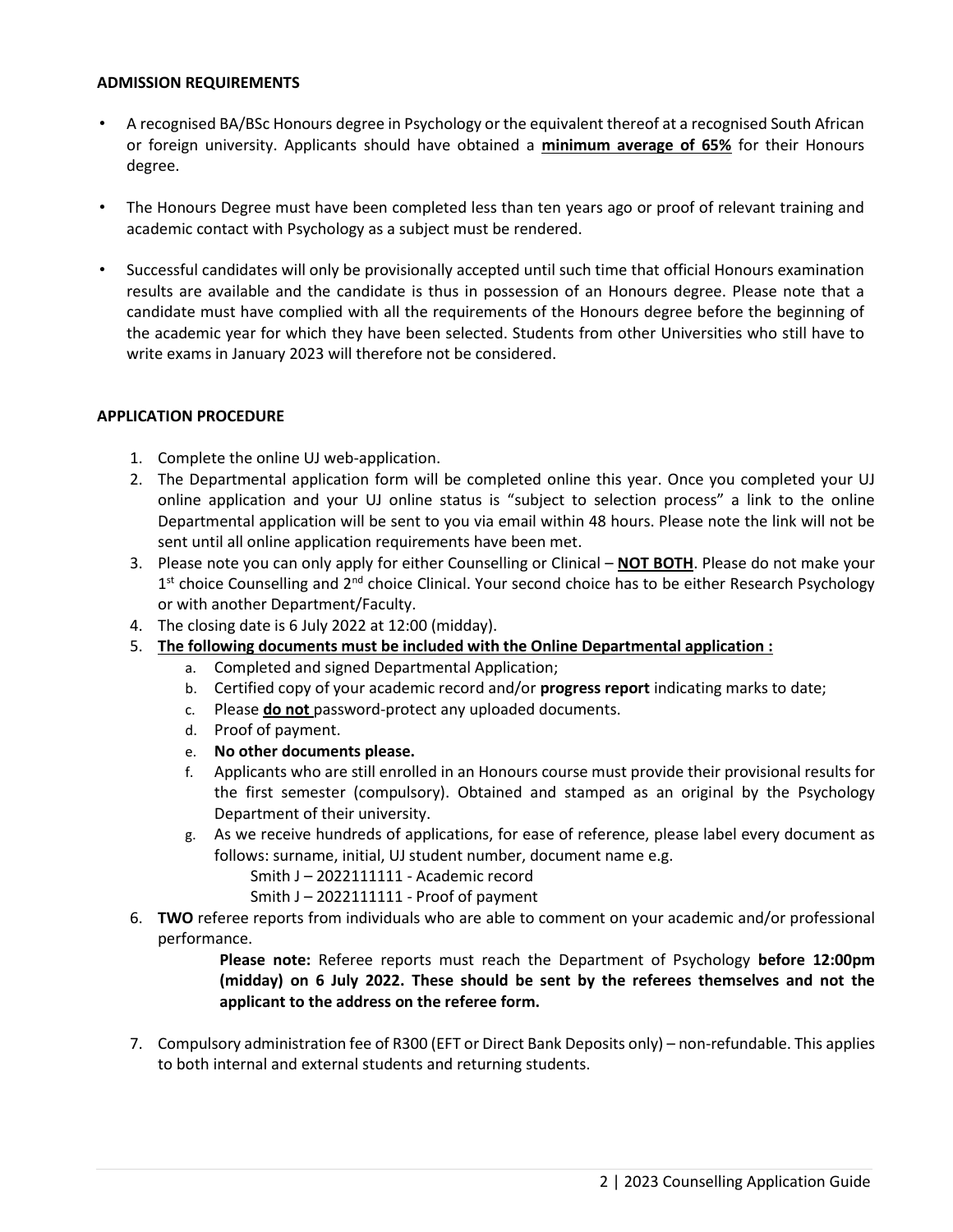**NB - Please do not use ANY other or older banking details**  Bank: FNB Name of Beneficiary: UJ Psychology Account Number: 626 158 73149 Type of Account: Cheque Account Branch: Main Street Branch Code: 250655 REFERENCE: **005020.Couns (Please note ONLY this reference will be permitted)** 

### **Please note:**

- **NO LATE OR INCOMPLETE** documentation will be accepted. If there is not a progress report or academic record attached to your application it will be deemed incomplete and will not be processed.
- $\triangleright$  It is the applicant's responsibility to ensure that the documentation reaches the selection committee before the deadline. Therefore, allow enough time for your application to reach us.
- $\triangleright$  The Department of Psychology cannot take responsibility for documentation that is sent to the incorrect email address or does not follow the specified process.
- $\triangleright$  International students must contact the programme co-ordinator before commencing with application – Dr N Joosub [njoosub@uj.ac.za.](mailto:njoosub@uj.ac.za)
- South African Qualifications Authority **(SAQA)** All international students need to have their qualifications evaluated by SAQA, before applying to the University of Johannesburg for any of the programs on postgraduate level. Please go to www.saqa.org.za for more information.

## **SELECTION PROCESS**

Staff from the Department of Psychology, who are registered Counselling Psychologists, are involved in the selection process. This process can be summarised as follows:

#### **1. Initial screening**

All applications are considered by the selection panel and rated according to a number of criteria. One of these criteria is previous academic performance. Only candidates who have obtained an average of **at least 65% in Honours** and 70% at third year level (for applicants still enrolled in Honours) will be considered. Depending on the number of applications, it is possible that only applicants, who have obtained an average of 70% or more on Honours level, or 75% or more on third year level, will be invited for interviews.

Ratings for all applicants are collated and a shortlist of candidates who will be invited for further participation in the selection process is compiled. Depending on the number of applications, between 40 and 50 students are shortlisted and invited to the selection week **15 – 19 August 2022**. Applicants will be informed via e-mail whether they have been shortlisted (or not), from 29 July 2022.

#### **2. Selection week**

Applicants who have been shortlisted are invited to participate in the selection week, **15 – 19 August 2022.** During this week, applicants will be involved in various tasks and activities that may include individual interviews, group activities, research aptitude tests, role-plays and panel interviews. Candidates are again rated against a number of criteria.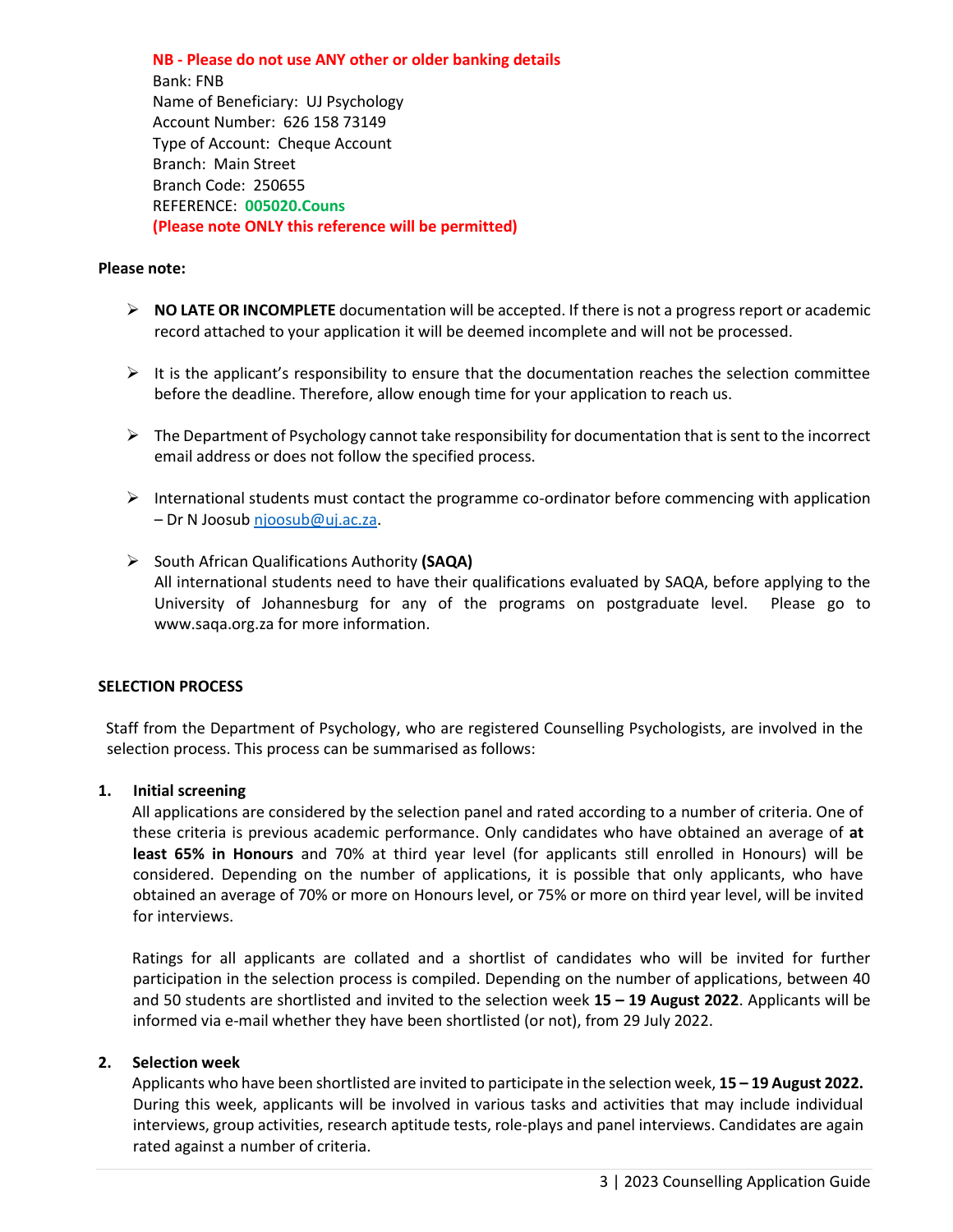Ratings for applicants are collated and the results discussed by the selection panel. The strongest candidates are identified by means of consensus. Between six and eight candidates can be selected. Candidates will be informed in writing as to whether their applications have been successful.

## **SELECTION CRITERIA**

Several criteria are considered in determining whether an applicant is suitable to be shortlisted or accepted into the programme. These can be clustered as follows:

- Cognitive competencies (e.g. strong academic record; research ability)
- Professional competencies ( e.g. maturity; capacity to have a positive impact on others; field-related experience)
- Interpersonal competencies and personal qualities (e.g. verbal communication skills; interpersonal sensitivity)
- Potential to contribute to diversity in the programme

Please note that the above list is not exhaustive and that the selection panel endeavours to consider candidates on the grounds of all round balance and potential.

Due to the large number of applications we cannot provide any individual feedback to applicants who have not been successful.

We receive an overwhelming amount of applications each year. As such, some candidates that meet the minimum entry requirements will be declined due to the competitiveness of the course. We also have a limited number of seats to offer into the program.

The decision of the selection panel regarding successful candidates is final and binding.

### **CONTACT INFORMATION**

#### **UJ Online Application queries (only):**

Student Enrollment Centre: (011) 559-4555 Student Enrollment Centre Online Chat:<https://www.uj.ac.za/Pages/uj-chat.aspx>

## **Departmental Application queries (only):** [counsellingpsych@uj.ac.za](mailto:counsellingpsych@uj.ac.za)

**Student Finance Department:** <https://www.uj.ac.za/admission-aid/student-finance/>

Please do not contact the department once you have applied. Official decision letters will only be sent out after paper selections have taken place.

Please refer to the web page regularly for new updates.

#### **PROGRAMME OVERVIEW**

The programme consists of three major components: coursework, practical training and research. Overall, the programme is not committed to any one theoretical perspective, and the development of an integrative approach is encouraged. Contributors to the programme will articulate the philosophical perspectives, which inform their teaching.